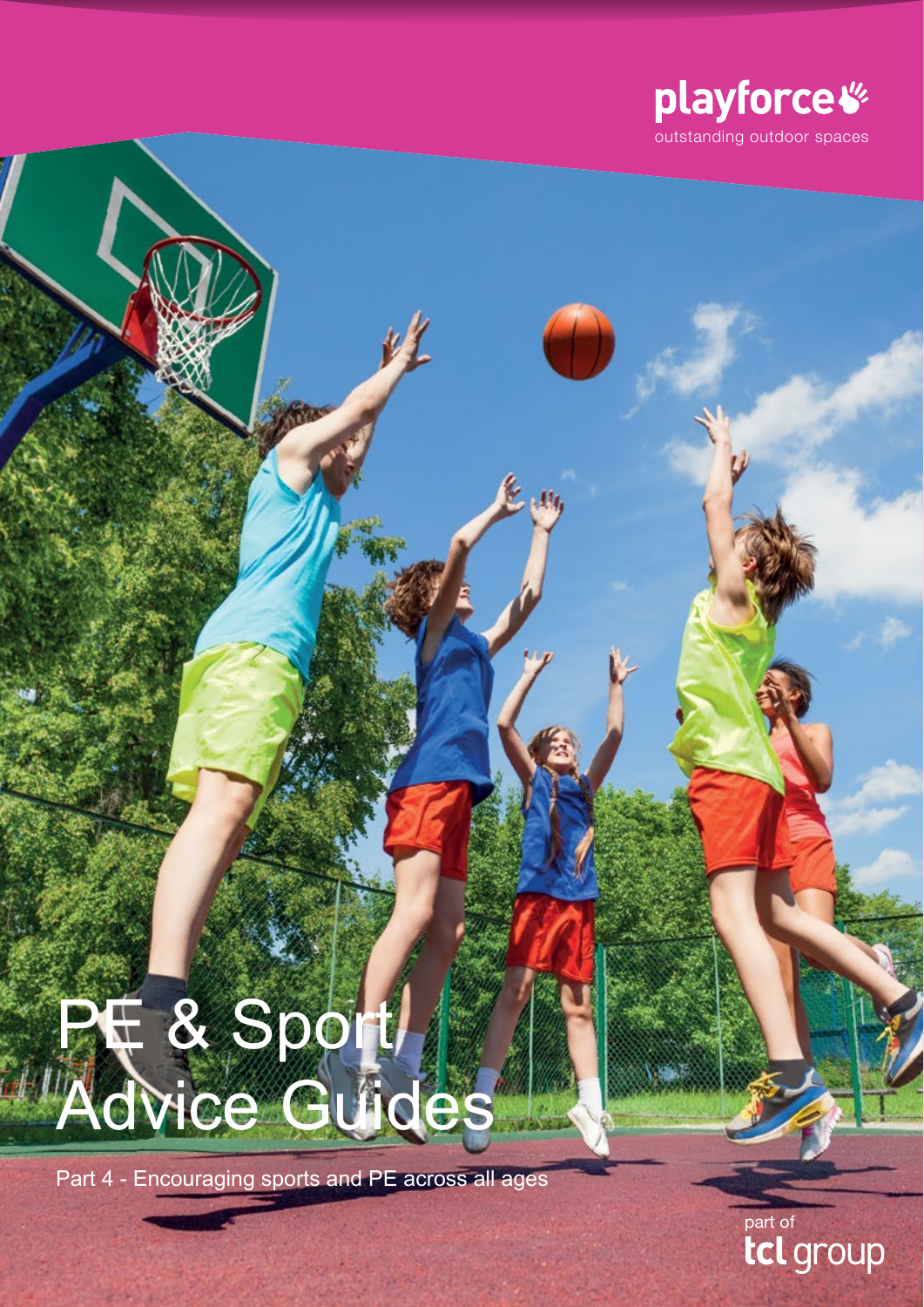playforce  $\mathscr G$ outstanding outdoor spaces

## Part 4 - Encouraging sports and PE across all ages

In our last guide we talked about all of the funding available, to schools, to support the development of outdoor space used for physical activity. But, we know, from over 20 years as the UK's leading play and outdoor space experts, that it isn't as simple as having a big pot of money to spend on equipment. Your outdoor space needs to earn its keep, and that usually means working for a variety of age groups and abilities.

In this guide we look at physical literacy, set against the National Curriculum, and consider the things you need to consider to design the very best, most flexible age-appropriate outdoor activity space.

## **What about physical activity? Why do children specifically need access to sports and active play facilities?**

We've long campaigned for play as a solution to the childhood obesity epidemic. We think getting children active has obvious benefits. Our top reasons for including sports, PE and active play equipment in your scheme are:

- **1. It improves physical health** Well this one is a bit of a 'no-brainer' to us. With recent reports stating that almost a third of children aged between two and fifteen are overweight or obese getting children active has to be a key priority. Sitting behind a desk isn't the answer.
- **2. It improves social skills** We're not just talking about team sports here. Learning to share and take turns, as well as working together to assess risk, find solutions, and listen to others. The opportunities for social development are huge with outdoor activity.
- **3. It improves mental well-being** According to the NSPCC children as young as eight are reporting anxiety issues, stress and tension. Getting active can help to decrease this. In fact our own impact evidence reserach showed that 85% of Playforce customers saw improved health and wellbeing in their pupils following their outdoor project.
- **4. It builds confidence** Receiving praise from a parent or parent, for doing a good job is one of the ways outdoor activity can be used to build confidence. But it goes further. Learning to manage and assess risk is important for a child's development. Confidence comes from knowing they've assessed things right and been able to do something well.
- **5. It helps children understand friendly competition** - Learning to work as a team to achieve a 'team objective' is a useful skill for adult life (and later in school). But learning how to treat an opponent is also

a skill we all need. Outdoor activity gives children a chance to learn how to focus on a collective goal, as well collaborating to overcome challenges.

- **6. It teaches them about making friends** It's not just a case of encouraging interaction and collaboration, as we've already mentioned. Sporting activity gives children a common interest, from which to build friendships. Once again, this develops valuable skills in terms of learning how friends are made and understanding the various challenges that go along with this (like handling criticism from friends, or being on opposing teams).
- **7. It gives opportunity for engagement outside of your school** - Whether you're hosting a sports day or having a 'friendly' against a local school it does children good to have to learn to interact with new bodies of children, often with different cultures and ways of working. Sport is a wonderfully accessible way of introducing this to children.
- **8. It teaches them to 'stick at it'** Sports and outdoor activities are fairly simple in terms of life skills. They're a great way to teach a child that working hard … and, of course, learning to 'stick at it'... result in outcomes that merit reward.
- **9. It helps with classroom learning** Sport isn't just an attractive alternative activity. Studies have proven that sport gives children energy, throughout the day, which results in higher performance levels in classroom subjects.
- **10. It gives opportunities to support classroom learning** - It's not just sport for sport's sake. There are plenty of learning opportunities that support classroom learning, whether that's understanding distance and measuring, counting and maths, using a stopwatch or using role play to support literacy. Helping to demonstrate how sports and outdoor activity is relevant to everything in life is a really big 'win' in our book.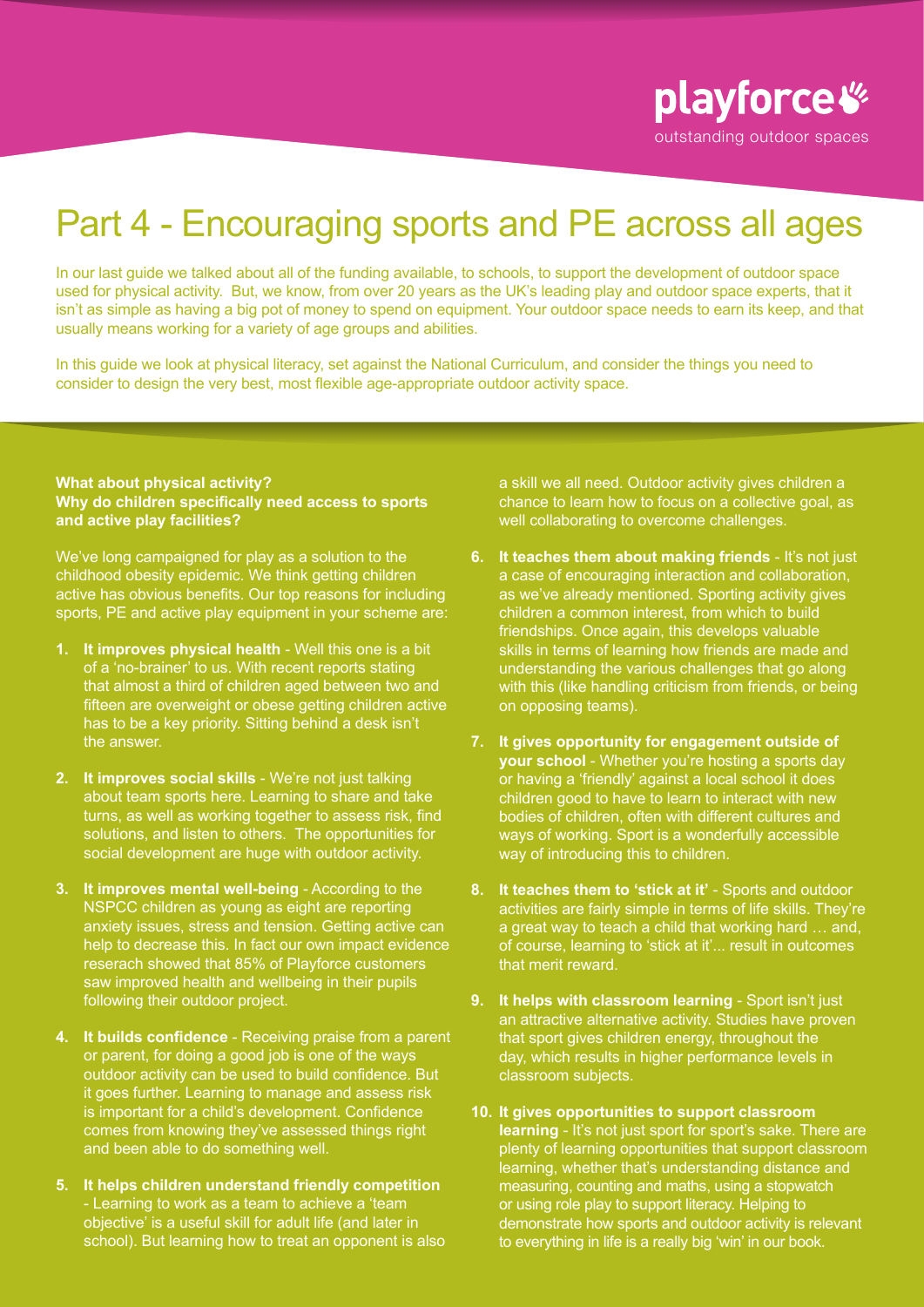

## **Working out how to introduce physical literacy at your school**

So, we understand (and agree) that sports and physical activity are an essential part of any school day, and any outdoor space. But before we get onto designing a play or sports area we need to work out what you're planning to deliver, by way of physical literacy.

Thankfully, the hard thinking has been done for us. When planning a playground or outdoor grounds development, focused on PE and sports, the first place to start has to be the National Curriculum for Physical Education. This sets out the requirements for physical education (including swimming, which we haven't included here).

**Key stage 1** - Pupils should develop **fundamental movement skills**, become increasingly competent and confident and access a broad range of opportunities to extend their **agility, balance and coordination**, individually and with others. They should be able to engage in competitive (both against self and against others) and co-operative physical activities, in a range of increasingly challenging situations. Pupils should be taught to:

- master basic movements including running, jumping, throwing and catching, as well as developing balance, agility and co-ordination, and begin to apply these in a range of activities
- participate in team games, developing simple tactics for attacking and defending
- perform dances using simple movement pattern

**Key stage 2** - Pupils should continue to apply and develop a broader range of skills, learning how to use them in different ways and to link them to make actions and sequences of movement. They should enjoy communicating, collaborating and competing with each other. They should develop an understanding of how to improve in different physical activities and sports and learn how to evaluate and recognise their own success. Pupils should be taught to:

- use running, jumping, throwing and catching in isolation and in combination
- play competitive games, modified where appropriate [for example, badminton, basketball, cricket, football, hockey, netball, rounders and tennis], and apply basic principles suitable for attacking and defending
- develop flexibility, strength, technique, control and balance [for example, through athletics and gymnastics]
- perform dances using a range of movement patterns
- take part in outdoor and adventurous activity challenges both individually and within a team
- compare their performances with previous ones and demonstrate improvement to achieve their personal best

But we don't know about you… this is all great but it doesn't really help us understand exactly what we might do, and the facilities we'll need to do it.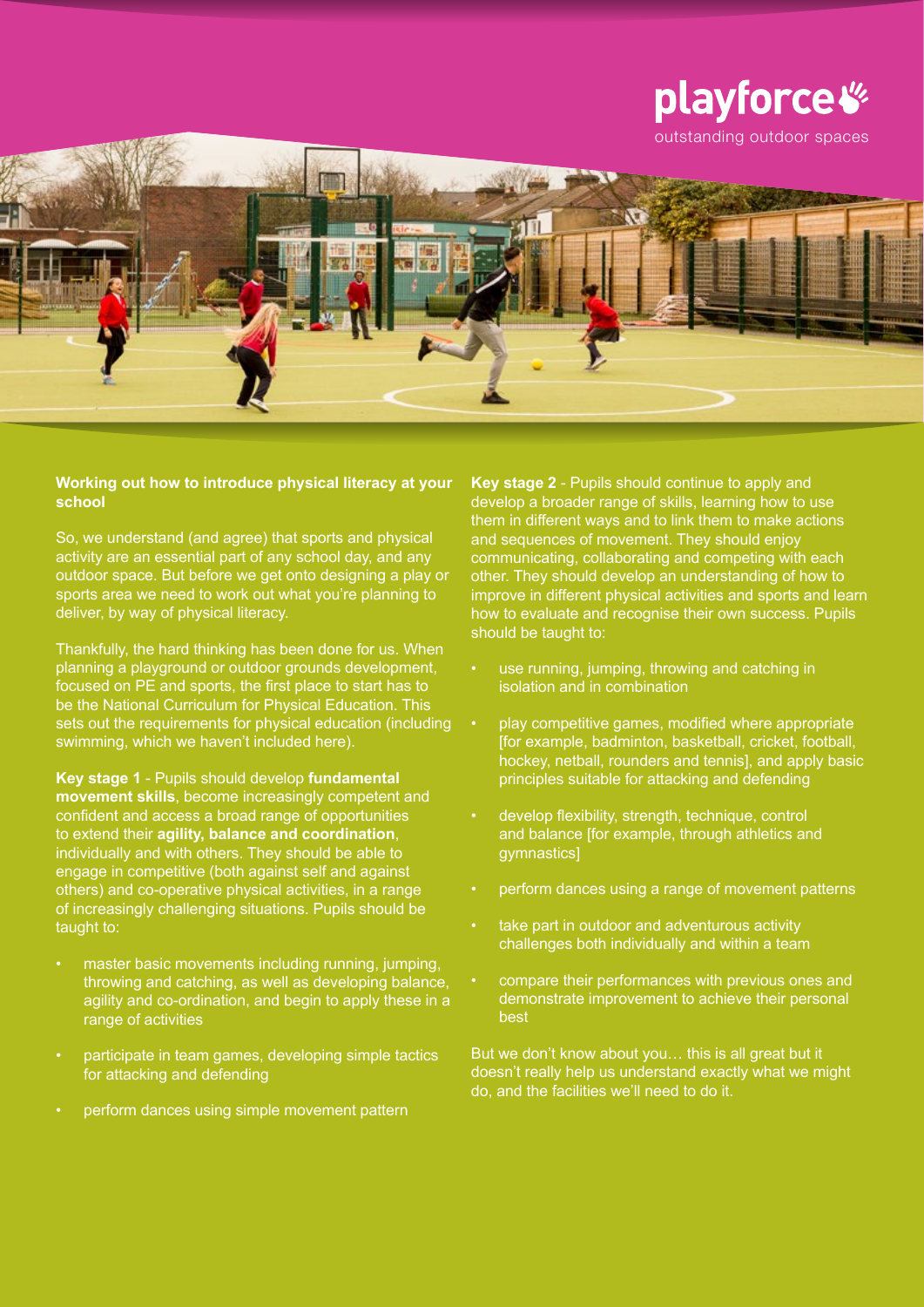

Don't worry. [The Primary School Physical Literacy Framework](https://www.youthsporttrust.org/sites/yst/files/resources/documents/physical_literacy_framework.pdf) has been developed by Youth Sport Trust (YST) in partnership with Sport England, County Sport Partnership Network, Association of Physical Education, sports coach UK and Community of Providers of Physical Activity and Sports. They've also consulted dozens of National Governing Bodies of Sport and Membership Organisations. The framework has been designed to support those working in primary schools to consider how best they can structure their PE and school sport provision to ensure maximum opportunity is provided to develop the physical literacy of all their pupils.

They say: "In a school context developing physical literacy is the foundation of PE and school sport. Physical literacy is not a programme, rather it is an outcome of any structured PE and school sport provision, which is achieved more readily if learners encounter a range of age and stage appropriate opportunities. This framework will help you to consider what those age and stage appropriate opportunities need to focus on to maximise the potential to develop the physical literacy of all pupils through PE and school sport."

It provides a handy guide to three areas of focus:

1. Physical Education Curriculum

- 2. Extra-curricular School Sport (breakfast, lunchtime or after-school programmes)
- 3. Competitive School Sport (a year round programme)

Each of these is broken down by the age of the children, from EYFS through to upper KS2 and including those with special needs. It might not give you everything you need but it is a really good place to start working out your objectives.

And, of course, if you're using your **Sports & PE Premium** funding it's important that you approach this methodically, setting out a strategy and deciding how you're going to measure impact and return on investment.

## **Primary School Physical Literacy Framework**

| <b>Focus</b>                      | <b>Physical Education Curriculum</b><br>Literacy, Learning, Leadership                                                                                                                                                                                                                                | Extra-curricular School Sport<br>Breakfast, lunchtime or afterechool programmes                                                                                                                                                                                                                                                                                                 |                                                                                                                                                                                                                                                                                                                                                                                                    | <b>Competitive School Sport</b><br>A year round programme                                                                                                                                                                                                                                                                                                                                                                                                |
|-----------------------------------|-------------------------------------------------------------------------------------------------------------------------------------------------------------------------------------------------------------------------------------------------------------------------------------------------------|---------------------------------------------------------------------------------------------------------------------------------------------------------------------------------------------------------------------------------------------------------------------------------------------------------------------------------------------------------------------------------|----------------------------------------------------------------------------------------------------------------------------------------------------------------------------------------------------------------------------------------------------------------------------------------------------------------------------------------------------------------------------------------------------|----------------------------------------------------------------------------------------------------------------------------------------------------------------------------------------------------------------------------------------------------------------------------------------------------------------------------------------------------------------------------------------------------------------------------------------------------------|
|                                   |                                                                                                                                                                                                                                                                                                       | Exercise, Engagement, Enjoyment                                                                                                                                                                                                                                                                                                                                                 |                                                                                                                                                                                                                                                                                                                                                                                                    | Coaching, Competition, Clubs                                                                                                                                                                                                                                                                                                                                                                                                                             |
| <b>Delivee</b>                    | High quality physical education for every child                                                                                                                                                                                                                                                       | Equipping every child to lead healthy active Mextyles.                                                                                                                                                                                                                                                                                                                          | Creating participation pathways inclusive of all<br>young people.                                                                                                                                                                                                                                                                                                                                  | Competition format: providing opportunities that include<br>all young gengle                                                                                                                                                                                                                                                                                                                                                                             |
| Deliverer                         | Delivered by teachers'                                                                                                                                                                                                                                                                                | Delivered by teachers and appropriately qualified and skilled coaches/professionals".<br>Supported by young leaders and voluntaers                                                                                                                                                                                                                                              |                                                                                                                                                                                                                                                                                                                                                                                                    | Delvered by teachers, coaches and volunteers.<br>Supported by roung leaders (including young officials)                                                                                                                                                                                                                                                                                                                                                  |
| EY                                | can express themselves about things they can do to keep themselves healthy and sale                                                                                                                                                                                                                   | Through the provision of structured and free play, create environments which introduce and develop control and ca-ordination in large and small movements. Helping childnen to move<br>confidently in a range of ways, negotiating space safely. Helping them to understand factors that contribute to keeping healthy, such as physical everytee and the lood they eat. Pupils | Not applicable                                                                                                                                                                                                                                                                                                                                                                                     |                                                                                                                                                                                                                                                                                                                                                                                                                                                          |
| KS1                               | Creating a movement foundation to underpin lifelong<br>participation, anabling pupils to access a runge of learning<br>experiences which supports the development.<br>of competent and confident moves.                                                                                               | Multi-skills clubs for every child that builds on the development of movement toundation without the curriculum PE<br>sesions. Place them in clubs that provides play and recibeces the importance of being physically action, as well<br>as introducing basic leadership apportunities and social interaction                                                                  |                                                                                                                                                                                                                                                                                                                                                                                                    | Year round programme of activities focused on<br>setting personal challenges, based on movement<br>foundation and multi-skills. Delivered in and around<br>We are a mitigatized pre-and submitted as a metal<br>annual celebration event                                                                                                                                                                                                                 |
| lower<br>KS <sub>2</sub>          | Adapted physical activities through which a young person.<br>develops and applies a broad range of skills in different.<br>certexts -- enhancing their creative, social and thinking<br>skills as PE. They also begin to gain an understanding of<br>the positive benefits of being physically active | Fun and engaging non-traditional/absmative activity<br>formats that get children and young secole active in<br>themed multi-activity environments; introduces simple<br>messages around health, e.g. in Change-ILBs Sports<br>Clubs (Combat, Adventure, Flight)                                                                                                                 | Multi-sport clubs delivered by appropriate, qualified.<br>and accredited 'multi-sport' coaches. Utilising the skills<br>and characteristics of a range of sports in a themed<br>sports dub i.e. Imasion, Netwall, Snkeyfield, Disability<br>liport. Equipping young people with the skills and<br>comfidence to progress into age and stage appropriate<br>National Governing Body (NGB) torniats. | Themed formatic, delivered in extra-curricular time.<br>Building from competition introduced in PE. focused<br>on games and personal challence activities that use the<br>skills and characteristics of NGB sports. This supports<br>School Carnes competition at Level 1 (Intra), Level 2.<br>and 3 (Inter-) i.e. Tarpet, Netwall, Combat or Inclusive<br>Cames festivali. The very lew early specialistion sports<br>may have NGB formuls for this age |
| <b>LEIDINE</b><br>KS <sub>2</sub> | Learning physical, uscial and thinking skills through<br>sport specific activities droodlind to be age and stage<br>appropriate). They are also developing leadership skills<br>and are able to articulate the benefits of regular exercise                                                           | Alternative or modified were-curricular activity that<br>supports young people interested in an alternative sports<br>and activity pathwars that transition into recreational<br>opportunities offered at KS3 i.e. Dodgeball, Ultimate Friday,<br>Cheerleading, StreetDancx or Wheelchair Sports Skills.                                                                        | Sport spacific (modified to be age and stage<br>appropriate) extra-curricular dubs for young prople<br>wonting to be involved in Intra- and Inter-school sport.<br>Supporting transition to a local diuteriark (or equivalent)<br>accredited community gorts club                                                                                                                                  | NGB formats delivered in cutra-comicaler time<br>building from competition introduced in PE. Based<br>upon modifications designed to be progressive and<br>appropriate to the development stage of young people.<br>Example: on the Saindsury's School Cames site<br>www.yourschoolgames.com                                                                                                                                                             |
| <b>Think</b><br>INC.              | Teachers supported to deliver inclusive PE meaning that<br>Ikinokrasha labaqa ayad othu algoaq prusul bna, teablitis<br>rweels (3010 or disabilities fully access and engage<br>in PE lessons                                                                                                         | lidentifying and addressing the bankes to participation in consultation with young people who have SEN or disabilities<br>and their caren. Utilize anaptive genera parkages such as TOP Sportrability to increase opportunities for young dealthed<br>people to access a range of activities and sports                                                                         |                                                                                                                                                                                                                                                                                                                                                                                                    | Modifying and adapting activity to create 'inclusive<br>compartitions". Utilizing axiating NGB "inclusive" formats.<br>and designing personal challenges that enable young<br>people who have SEN or disabilities to achieve their<br>personal best                                                                                                                                                                                                      |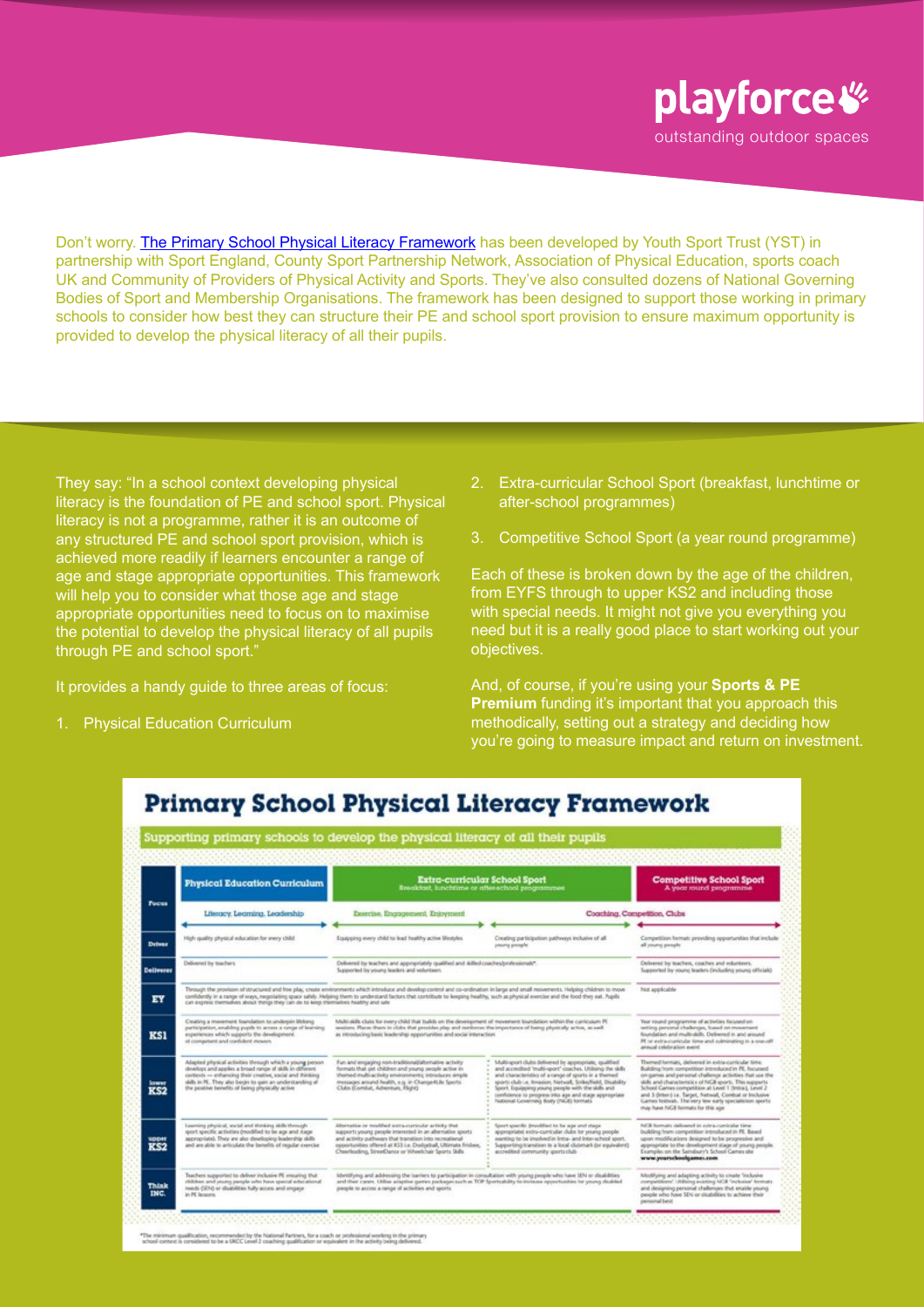

outstanding outdoor spaces

**Ok, you've worked out what you want to do. Let's get designing this ourdoor space!**

**Let's start with the nuts and bolts of design**

There's a big difference between equipment for Early Years and what a thirteen year-old will want. But there are a number of things to consider that are applicable to every age and every playground or outdoor sports area:

- **Think about the space around it** we call this 'transitional' space but considering access points, drainage and other surrounding spaces is important. And don't forget to consider whether you need bike and scooter 'parks' as well to encourage active travel to school.
- **Consider your surroundings** it's important that your playground fits in with the wider scheme you're developing. Playgrounds don't have to be all bright colours – some are entirely **wooden and natural** in style. When you're selecting your equipment and planning the space, talk to a specialist in designing for education to make sure the overall look and feel fits in with your other plans and the practicalities of the school day.
- **Nothing is the same, twice over** in the same way no two children are the same, neither are two outdoor spaces. It's important you consider the different groups that will be using the space, when and how. It's not just a case of thinking about how old the children are but whether it will be used after school or in the holidays, with lots of adult supervision (or limited), and the overall tone you want to set.
- **• Children like to explore** we think that outdoor activity is one of the best ways of learning. When you're creating your design consider installing equipment that children can use in different ways. Our experts can help you understand the different opportunities each element of a design offers.

**• Risk is good** – nobody wants to put children at risk but reasonable, measured and controlled risk is central to learning and development. Once again, our experts can help you to identify equipment that will challenge children (and keep them interested) in a controlled way.

- **• Don't forget the surfacing** it's easy to get carried away thinking about equipment but, when you're planning your budget, surfacing needs to be an important factor. Our experts can give you guidance on exactly the right [surfacing](http://www.playforce.co.uk/play-equipment/surfaces) to suit the outcomes you want to achieve, and for sports areas which sports or activities you want to offer.
	- **• Always ask the children** when you've spent time thinking about surfacing, equipment, design and budgets it can be easy to forget fun. The most important part. It's always a good idea to involve children in the design process for every playground. They will be your toughest critics and help you make sure it's not only current but great fun!
- **• Build an expert team** we've spent decades creating the very best outdoor spaces across the UK and further afield. What makes us stand out, however, is that we understand how to design for schools and our team of designers and regional consultants spend every single day living and breathing it.

Now we've got the basics of playground design covered, it's time to consider how you can integrate play and sport in the same space. Because we're talking about sports and physical literacy, we're not going to cover EYFS in and priyer was also y, wrote a handy guide about designing [the perfect playground for Early Years](http://www.playforce.co.uk/about-us/news/5-ways-to-design-the-perfect-early-years-playground) on our blog and the Physical Literacy Framework (previously mentioned) includes some suggestions.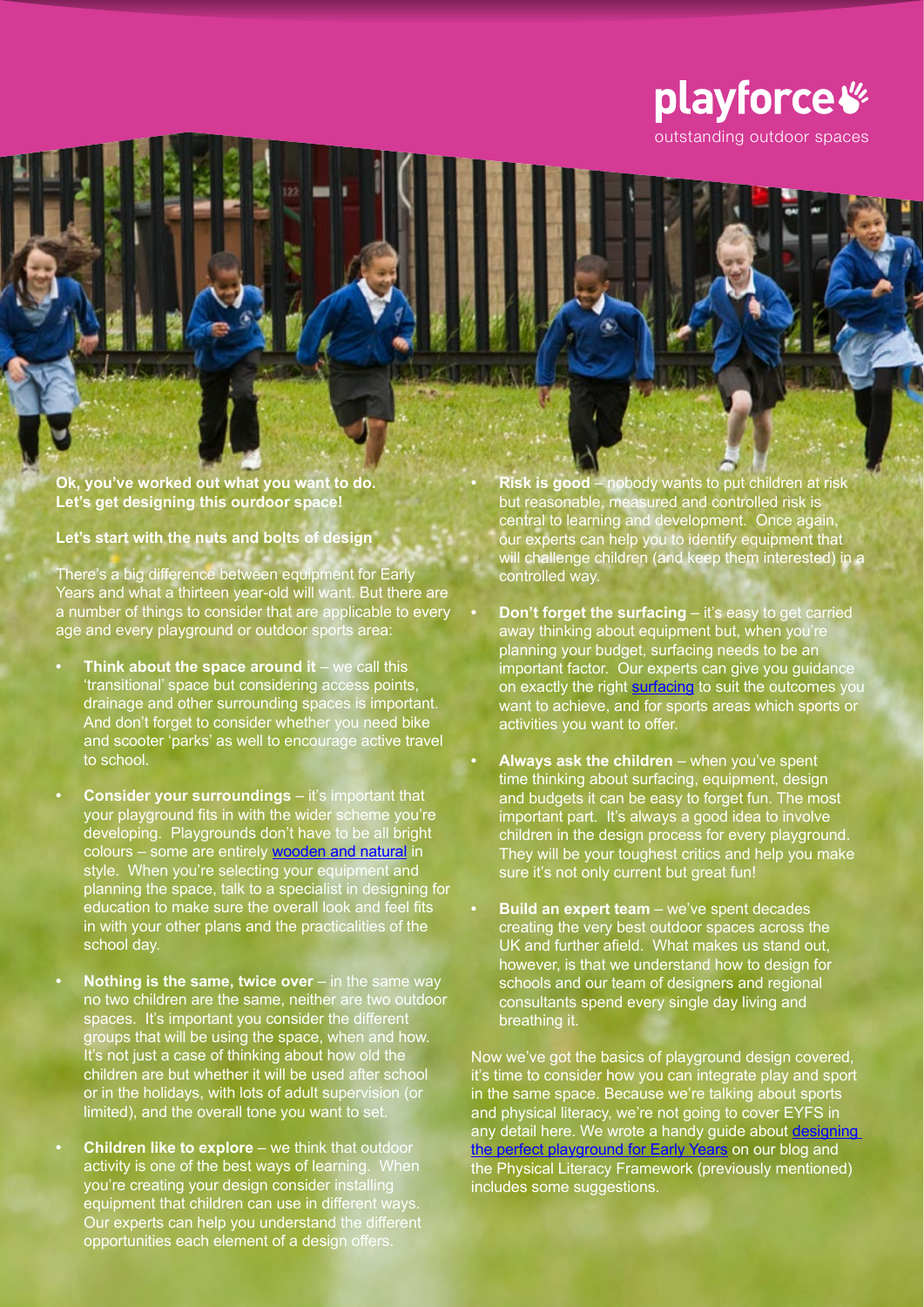

What we're going to talk about here is how to develop outdoor space that will support physical activities, allowing children aged between six and twelve to move from 'active play' to 'sports participation', and even encourage teenagers to carry on playing outdoors.

## **Six to twelve: forming physical literacy habits**

Designed appropriately, playgrounds are a great place for primary school children to develop skills such as running, jumping, balancing, throwing, rolling, climbing, catching and crawling - in short, agility, balance and coordination.

But the benefits don't stop there. Not only are physical skills learnt during this primary school period, play is also fundamental to encouraging enthusiasm about physical activity, for the future.

And we haven't even mentioned the skills development across understanding feelings, reactions and motives, as well as expanding vocabulary and communication, and the development of a better understanding of rules.

The key areas to consider, when designing your play space, for this age group are:

- 1. ABC: That means agility, balance and coordination.
- 2. Rules: Creating areas of play that require rules and measurements, allowing children to benchmark themselves against others and extend their comfort zones.
- 3. Engagement: Environments with measurable challenges, difference paces of activity and areas where small groups can work together, help to develop engagement and communication skills.

The Physical Literacy Framework mentioned previously gives a good place to start, up to KS2. But after this point it's important to increase the opportunities for fitness and activities. KS2 is the point at which we can start to

introduce sports in a more traditional format, alongside play. [Active trails](http://www.playforce.co.uk/play-equipment/fitness-and-trails) are a great way to do this - encouraging children to engage in a mixture of upper and lower body exercises, as well as testing their fitness, balance and agility. By introducing physical activity, at this age, in this focused way, alongside play, it helps to establish 'exercise' as a positive thing, encouraging children to carry on as they get older.

## Some ideas:

- Lots of variety is key for short attention spans and skills development.
- Different levels of challenge is also important, for different age groups.
- Don't forget: [hard surfaces for ball games](http://www.playforce.co.uk/play-equipment/surfaces) and maybe even [shady spots for cooling down](http://www.playforce.co.uk/play-equipment/outdoor-classrooms-and-shelters).